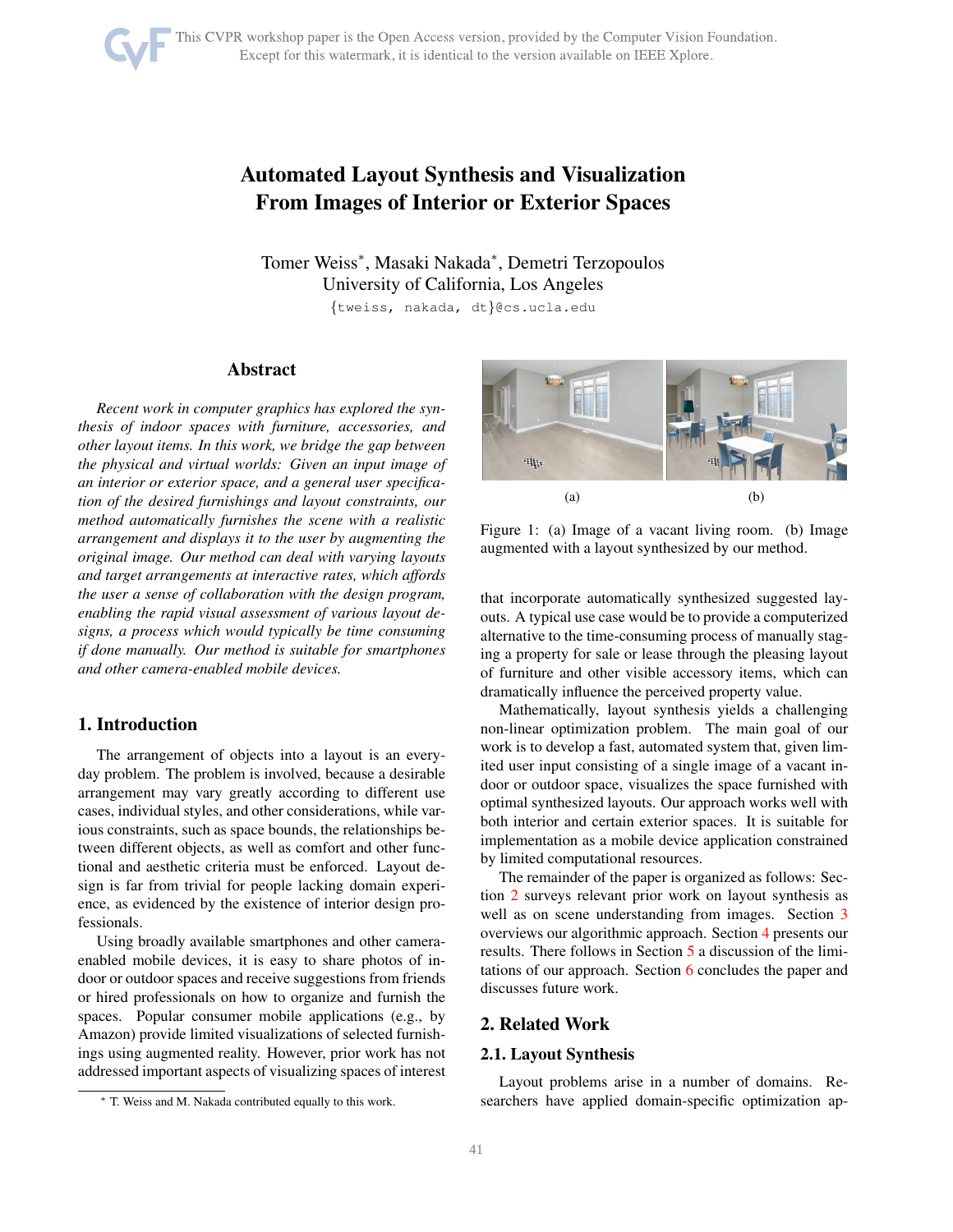<span id="page-1-1"></span><span id="page-1-0"></span>

Figure 2: Outdoor Yard layout. (a) Random initial state; chairs are colliding unrealistically. (b) Intermediate state of the optimization; not all chairs are facing their respective tables. (c) Final optimized layout; all chairs are in their correct positions and orientations.

proaches to various layouts, from VLSI layouts [\[30\]](#page-6-0) to architectural floor plans [\[9,](#page-5-0) [21\]](#page-6-1). Layout synthesis also appears in the context of generating virtual worlds for computer games, databases for computer vision algorithm testing, and even virtual reality [\[33,](#page-6-2) [13\]](#page-5-1).

Numerous methods have been proposed for synthesizing layouts. Procedural modeling employs grammars [\[24,](#page-6-3) [25\]](#page-6-4). However, these methods require a user to manually encode grammatical rules, a complicated task that is similar to implementing a script for a professional modeling package. Graphical user interfaces help simplify this task [\[19\]](#page-6-5). Additionally, modeling grammars may be augmented to interact with external constraints in the form of guidance shapes, user input, or from other models [\[4,](#page-4-2) [35,](#page-6-6) [36\]](#page-6-7).

Optimization-based methods are used to achieve layout goals under a set of predefined constraints. These methods are usually stochastic in nature, sampling layout arrangements from an unknown probability distribution [\[37,](#page-6-8) [22,](#page-6-9) [43,](#page-6-10) [41\]](#page-6-11). However, stochastic methods are usually slow when optimizing a layout with dozens of items. Recent work achieves faster running times by combining or using only a continuous, numerical optimization approach [\[38,](#page-6-12) [3\]](#page-4-3).

On the consumer side, there exist various software packages and toolkits for designing and visualizing residential layouts [\[1,](#page-4-4) [27\]](#page-6-13). However, these tools require significant manual editing and interior design domain knowledge to achieve satisfactory results.

#### 2.2. Understanding Environments

Before augmenting the environment, ideally one must understand the spatial layout and dimensions  $[10, 8]$  $[10, 8]$ , the ar-rangement of objects within the environment [\[15,](#page-5-4) [16,](#page-5-5) [6,](#page-5-6) [14\]](#page-5-7), the human influence on these arrangements [\[17\]](#page-6-14), and where the objects should be placed, from small functional objects  $[16]$  to evaluating the physical quantities of a layout [\[45\]](#page-6-15).

To understand a scene directly from an image, Ramalingam et al. [\[26\]](#page-6-16) proposed a method for deriving the orientation of indoor and outdoor scenes from a single image, combining vanishing points and an optimization procedure that considers all plausible connectivity constraints between lines. In concurrent work, Izadinia et al. [\[11\]](#page-5-8) propose a system that, given an image, reconstructs an approximate virtual replica of the original scene using a database of CAD models and a deep learning framework. Zhang et al. [\[44\]](#page-6-17) presented a system for visualizing an augmented indoor scene using a specialized Project Tango tablet, although it does not automatically generate suggestions and requires manual editing.

#### 2.3. Pixel-Wise Semantic Segmentation

Deep learning research has grown dramatically in recent years thanks to algorithmic advances combined with efficient and powerful implementations on GPUs. Most recent results are based on the Visual Geometry Group (VGG) network proposed by Simonyan et al. [\[32\]](#page-6-18), a very deep network that has produced state of art accuracy in image classification tasks, with various modifications. FCN [\[20\]](#page-6-19), DeepLab [\[5\]](#page-5-9), and Dilated Convolutions [\[42\]](#page-6-20) perform pixelwise semantic segmentation and have yielded good accuracy for such segmentation problems. The benchmark for semantic segmentation algorithms is the Pascal dataset, which contains images from various domains. Recently, another pixel-wise semantic segmentation algorithm was proposed by Badrinarayanan et al. [\[2\]](#page-4-5), which also employed a VGG net architecture. In addition to the newly proposed techniques, the network was trained on both a road dataset and an indoor scene dataset provided by SUN-RGBD [\[39\]](#page-6-21).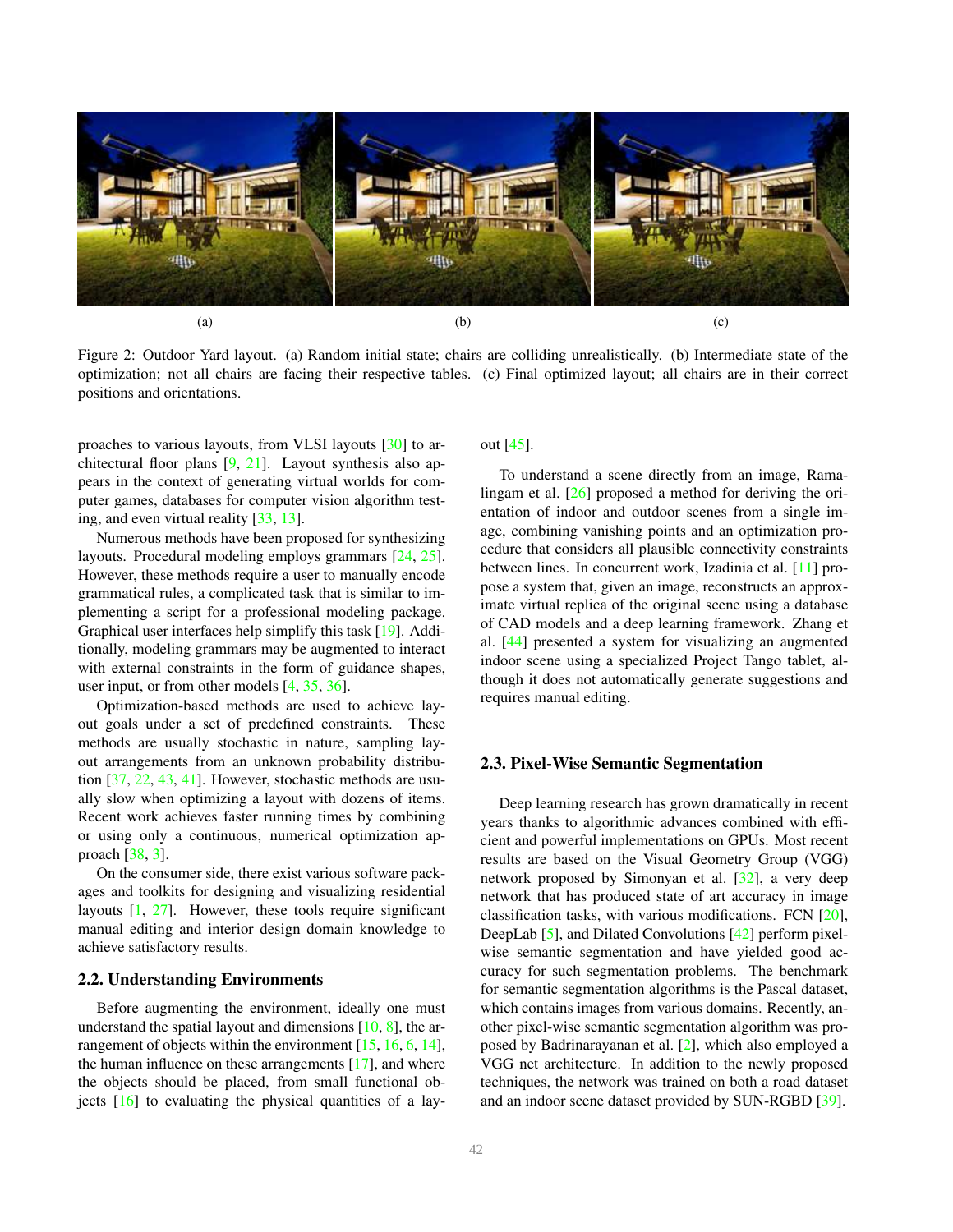<span id="page-2-5"></span><span id="page-2-3"></span>

| <b>Algorithm 1</b> Automatic Layout Method               |         |
|----------------------------------------------------------|---------|
| 1: <i>I</i> ← Get input layout image                     |         |
| 2: $O \leftarrow$ Get user layout items and objectives   | > 3.3   |
| 3: $S \leftarrow$ Segment scene ( <i>I</i> )             | $>$ 3.1 |
| 4: $S \leftarrow$ Estimate 3D Scene ( <i>I</i> )         | > 3.2   |
| 5: $S^* \leftarrow$ Generate Layout Suggestions $(S, O)$ |         |
| 6: $I^* \leftarrow$ Visualize Augmented Scene $(S^*, I)$ | > 3.3   |

# <span id="page-2-0"></span>3. Algorithm

The initial input to our method is an ordinary image of an indoor or outdoor environment. First, we semantically segment the scene depicted in the image, separating the floor/ground from other objects in the scene. Second, we detect the boundary of the floor and other significant edge features. Third, we measure the scale and orientation of the scene by using a checkerboard calibration marker. Finally, we generate an optimal layout with user-selected layout items. Algorithm [1](#page-2-3) provides an overview of our approach, indicating the sections in which the details of each step are presented.

# <span id="page-2-1"></span>3.1. Semantic Segmentation of the Scene

We use a pixel-wise semantic segmentation algorithm to extract the floor/ground. There exist various algorithmic approaches for this pixel-wise segmentation. We chose to use SegNet [\[2\]](#page-4-5), whose model is trained with a SUN-RGBD dataset [\[39\]](#page-6-21), mainly because this dataset contains only indoor scene objects while most other datasets have a mix of images from various other categories. Badrinarayanan et al. [\[2\]](#page-4-5) trained their network with 37 categories, including common layout objects, such as walls, chairs, tables, and the floors of indoor scenes.

For synthesizing layouts, we first must estimate the ground area available. To that end, we need to segment the floor and remove irrelevant objects from the scene. Thus, our task is a binary segmentation problem rather than a multi-label segmentation one. To achieve this segmentation, we add one more layer after the softmax layer of VGG net. This layer takes its output from the softmax layer and produces binary class labels for the floor and other parts of the image. This output is represented by a simple conditional statement where the 'floor' class from the softmax layer produces 'floor', and all of the other labels become 'others'.

Subsequent to the pixel-wise segmentation, we use the approach suggested in GrabCut [\[29\]](#page-6-22) to retain the floor and remove other components of the scene. Fig. [3](#page-2-4) shows the result of this segmentation process. Thus, we detect the location and boundary of the floor or ground, which is necessary in order to establish a layout plane upon which we will synthesize layout items.

<span id="page-2-4"></span>

Figure 3: The results of our segmentation and edge detection. (a) Original images. (b) Segmented floors/ground. (c) Edge maps.

## <span id="page-2-2"></span>3.2. Inferring a 3D Estimate of the Scene

To estimate the size of the room, we ask users to place a checkerboard calibration marker in the scene. The scale of the room is estimated by comparing the known size of the checkerboard to the segmented floor in the scene. The details of this process are as follows:

- 1. Detect the checkerboard in the scene using Harris corner detection, and compute the room's width, height, and center in pixel coordinates.
- 2. Define an origin at the center of the checkerboard on the  $x$  and  $y$  axes of the plane to the horizontal and vertical directions, respectively. The z axis is determined as the cross product of the  $x$  and  $y$  axes.
- 3. Employ the checkerboard to calibrate the camera and set up the internal parameters. The camera pose is estimated based on the distance and orientation from the origin. This step is necessary to estimate the position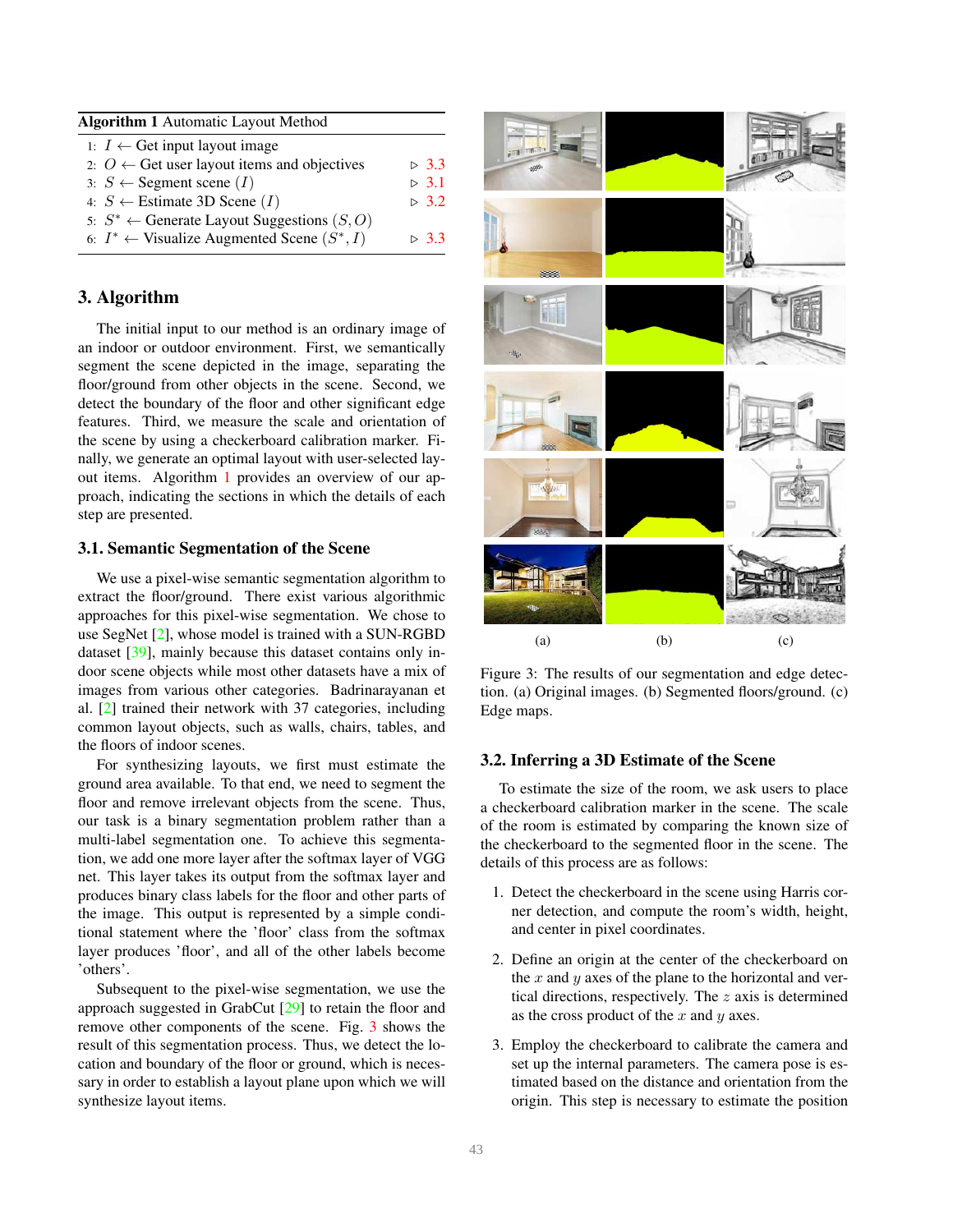<span id="page-3-3"></span><span id="page-3-2"></span>

Figure 4: Synthesized game-room layout. (a) random initial state. (b) Intermediate state of the optimization; layout items are too close for the layout to be deemed comfortable. (c) Final suggested layout with relaxed spacing.

of the virtual camera when rendering the final layout containing the virtual 3D furniture.

- 4. Traverse the floor geometry from the origin along the  $x$  and  $y$  axes to compute the distance from the origin to the edge of the floor in pixel coordinates. Since we know the ratio between the size of the checkerboard in pixel coordinates and its real size, we can compute the length of the floor in a scene by scaling its length in pixel coordinates by the ratio obtained from the checkerboard.
- 5. Apply the Holistically-Nested Edge Detection algorithm  $[40]$  to detect the edges of the scene (Fig.  $3(c)$  $3(c)$ ). This deep-learning-based edge detector results in better edge detection for our indoor scene images than traditional edge detectors, such as the Canny edge detector. We search for edges that are aligned to the  $z$  axis, by selecting edge vectors l whose cosine distance to z,

$$
\cos(\mathbf{z}, \mathbf{l}) = \frac{\mathbf{z} \cdot \mathbf{l}}{||\mathbf{z}|| \, ||\mathbf{l}||},\tag{1}
$$

is greater than threshold  $t = 0.9$ . We use the longest edge as the height of the space.

#### <span id="page-3-1"></span>3.3. Layout Synthesis and Visualization

Our layout synthesis scheme is based on a continuous numerical approach to layout synthesis [\[38\]](#page-6-12), which was inspired by Position-Based Dynamics [\[23\]](#page-6-24) and by a stochastic McMC scheme for optimizing indoor layouts [\[43\]](#page-6-10).

Given a layout, the user specifies the furniture items to arrange, and the objectives of that arrangement. The objectives are annotated in terms of geometric constraints, similar to those described in recent work [\[43,](#page-6-10) [22\]](#page-6-9). Among other constraints, our method supports pairwise distance, distance to wall, pairwise and wall rotational constraints, and visual balance, and it can easily be extended with additional constraints. In a typical use case, a user can define the distance between layout items in the same group, together with distance and orientation to the nearest wall. Collisions between competing layout items are automatically resolved. We refer the reader to the above cited papers for the details.

While [\[38,](#page-6-12) [43,](#page-6-10) [22\]](#page-6-9) generate suggestions on a per-object level of detail, we speed up layout generation in some cases by employing a rule-based approach in which each object encompasses a group of layout items. For example, a dining table (Fig. [4\)](#page-3-2) is usually accompanied by a set of matching chairs at prescribed distances and orientations. This is most apparent when furnishing an empty layout. In the common use case, a user who is interested in furnishing an interior layout travels to a nearby retail store and buys furniture items in combinations, as suggested by the retail catalog or displays on site; e.g., a collection that includes sofas, adjoining sofa chairs, and a coffee table.

After obtaining the input layout area, input layout items, and constraints between these items, our method synthesizes the layout, which results in a 3D scene. Given the estimated camera pose, the 3D representation of the layout is rendered into the original image  $I$ , to yield the augmented image  $I^*$ . For rendering, we use Blender Cycles with the same settings for every scene, except for varying the exposure setting to produce a more realistic result by matching the illumination in I.

# <span id="page-3-0"></span>4. Results

Our framework is composed of two main components. The semantic segmentation and edge detection component is implemented in Python on an Ubuntu machine with a 3.4 GHz Intel Core i7 and Nvidia Titan X GPU. We use Caffe [\[12\]](#page-5-10), one of the most common libraries for deep learning in computer vision, for both image processing tasks. Semantic segmentation and edge detection take on average approximately 0.1 seconds and 0.5 seconds, respectively. The layout synthesis component is implemented in Python and Cython. Each layout suggestion is synthesized in no more than 4 seconds. Rendering the final result takes approxi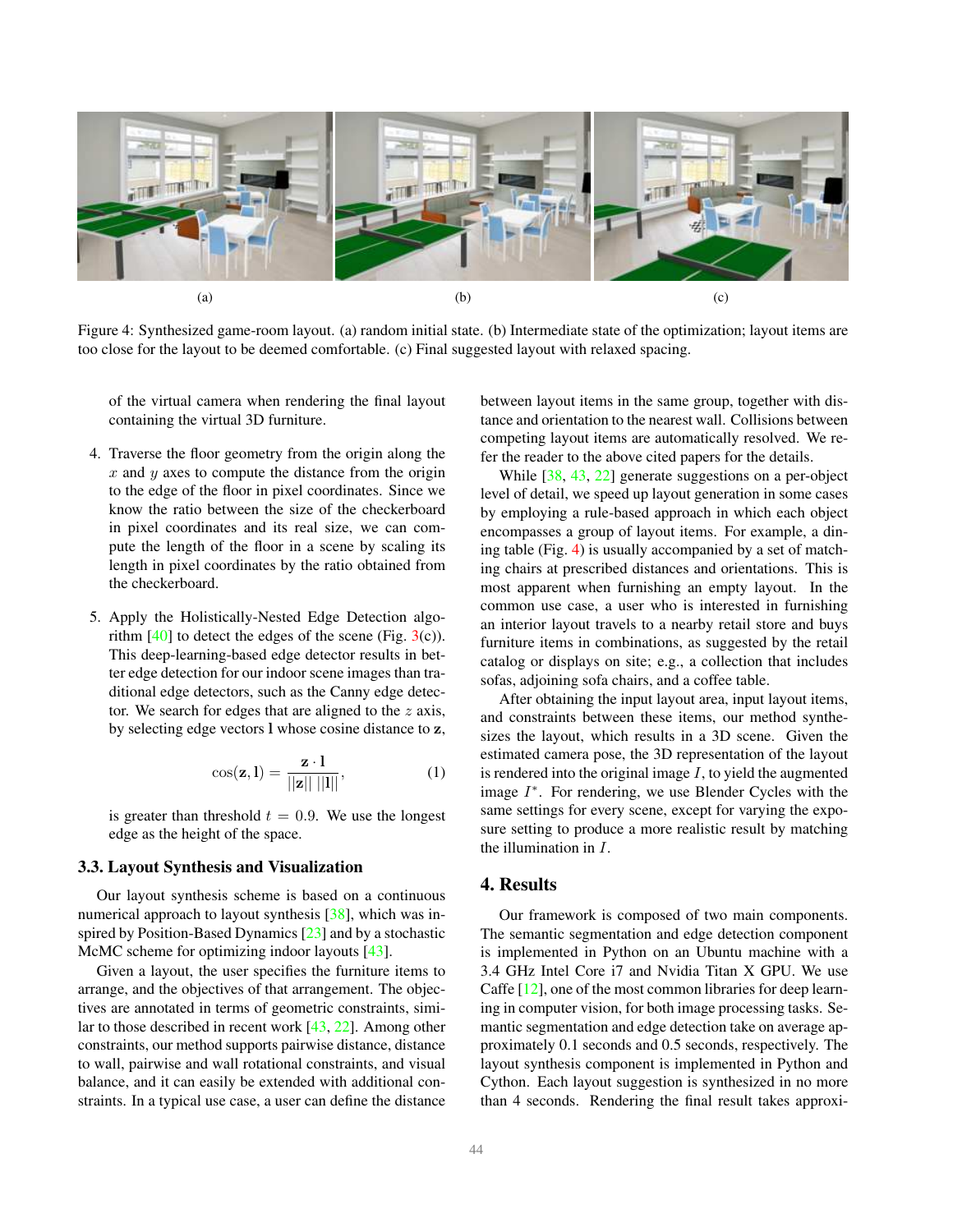<span id="page-4-6"></span>mately 3 seconds.

We briefly summarize our experiments next:

Hosting Room: (Fig. [1\)](#page-0-1) We used a set of 5 dining tables, a clothes rack, and a floor lamp. We did not impose any strict distance constraints in this setting, except for the floor lamp to be close to the wall.

Outdoor Yard: (Fig. [2\)](#page-1-0) In this scenario, we assigned two patio-style tables with chairs, where the chairs are constrained to be around the tables. We also added a BBQ grill and a trash can. The grill is constrained to be at a greater than minimal distance from the other layout items.

Game Room: (Fig. [4\)](#page-3-2) This scenario includes a sofa, floor lamp, two table tennis tables, and two dining tables for socializing. The sofa is constrained to be near the wall, and the tennis tables close to each other. The sofa is positioned in a slightly rotated position relative to the room's wall for a more comfortable interaction.

Bedroom: (Fig. [5\)](#page-5-11) The bedroom setting included a bed, closet, clothes rack, office table, chair, and a floor lamp. The bed and closet were constrained to be near the wall, and the floor lamp near the table.

Living Room: (Fig. [6\)](#page-5-12) We experimented with a typical living room layout, consisting of a TV, sofa, sofa chairs, and coffee table. We also added an extra table and office chair, and plants. In this setting, we constrained the TV to be the focal point of the furniture groups, consisting of the sofa, sofa chairs, and coffee table. Our system generated 3 different layout suggestions for the same layout items and constraints.

## <span id="page-4-0"></span>5. Discussion

We have demonstrated the efficacy of our method by augmenting various input scenes, both indoor and outdoor. However, our method has some limitations. An incorrect semantic segmentation of the scene is possible. This typically happens when the input image is not clean; e.g., it contains a large cast shadow, is under-exposed or over-exposed, or the floor has a non-uniform pattern. Fortunately, these are unlikely occurrences for our target use case; i.e., real estate staging, since the sellers of a property tend to capture high-quality images.

In the present study, we did not train our network on outdoor scenes. Therefore, we expect these scenes to be more challenging. Nevertheless, we also tested our method on outdoor scenes (Fig. [2\)](#page-1-0), obtaining some adequate results. We observed that outdoor scenes where similar to indoor scenes with respect to the surface layouts and other segmentation features of the latter. In general, however, our method will not be reliable on outdoor images.

We used a checkerboard to determine the scale of the scene, calibrate the camera, and appropriately set the virtual camera used to render the completed layout. This calibration worked well when the space is approximately rectangular, but it is not accurate in cases where the space has a non-standard shape. Moreover, placing a marker in a scene is not always convenient.

A user of our method must manually assign constraints for the layout synthesis step. Assigning these constraints is straightforward, albeit not automatic. This step can easily be interchanged with a user-friendly set of questions regarding the user's layout preferences.

# <span id="page-4-1"></span>6. Conclusion and Future Work

To our knowledge, our system is the first complete, interactive system for augmenting images of indoor or outdoor spaces with the highly automated synthesis of furnished layouts. Users of our system can range from ordinary consumers who are looking for a new residence or are interested in remodeling an existing residence, to interior designers and real-estate professionals.

In future work, we plan to improve our system by training it on a more diverse set of images; e.g., by collecting various images, including outdoor scenes and more complex or cluttered interior scenes from the several commonly available datasets [\[7,](#page-5-13) [34,](#page-6-25) [31,](#page-6-26) [13\]](#page-5-1). Additionally, to further improve the accuracy of our system, we plan to implement a better scene layout understanding algorithm, such as the one by Ramalingam and Brand [\[26\]](#page-6-16) that estimates a layout using vanishing lines, or the one by Ren et al. [\[28\]](#page-6-27) that proposes FCN-based scene layout estimation. We also plan to combine holistically-nested edge detection [\[40\]](#page-6-23) to improve the accuracy of our layout detection, which should provide us better 3D scene understanding. Better scene understanding would enable an extended version of our system to handle images of spaces containing existing furniture, which would help people who want to add new pieces of furniture or otherwise augment their spaces. Finally, we are interested in improving visual quality by incorporating an effective approach for estimating the lightning conditions in the original image [\[18\]](#page-6-28) so as to more realistically illuminate the synthesized layouts.

# References

- <span id="page-4-4"></span>[1] Autodesk. Homestyler. [http://www.](http://www.homestyler.com) [homestyler.com](http://www.homestyler.com), 2011. [2](#page-1-1)
- <span id="page-4-5"></span>[2] V. Badrinarayanan, A. Kendall, and R. Cipolla. Segnet: A deep convolutional encoder-decoder architecture for image segmentation. *arXiv Preprint arXiv:1511.00561*, 2015. [2,](#page-1-1) [3](#page-2-5)
- <span id="page-4-3"></span>[3] F. Bao, D.-M. Yan, N. J. Mitra, and P. Wonka. Generating and exploring good building layouts. *ACM Trans. Graphics*, 32(4), 2013. [2](#page-1-1)
- <span id="page-4-2"></span>[4] B. Beneš, O. Št'ava, R. Měch, and G. Miller. Guided procedural modeling. *Comp. Graphics Forum*, 30(2):325–334, 2011. [2](#page-1-1)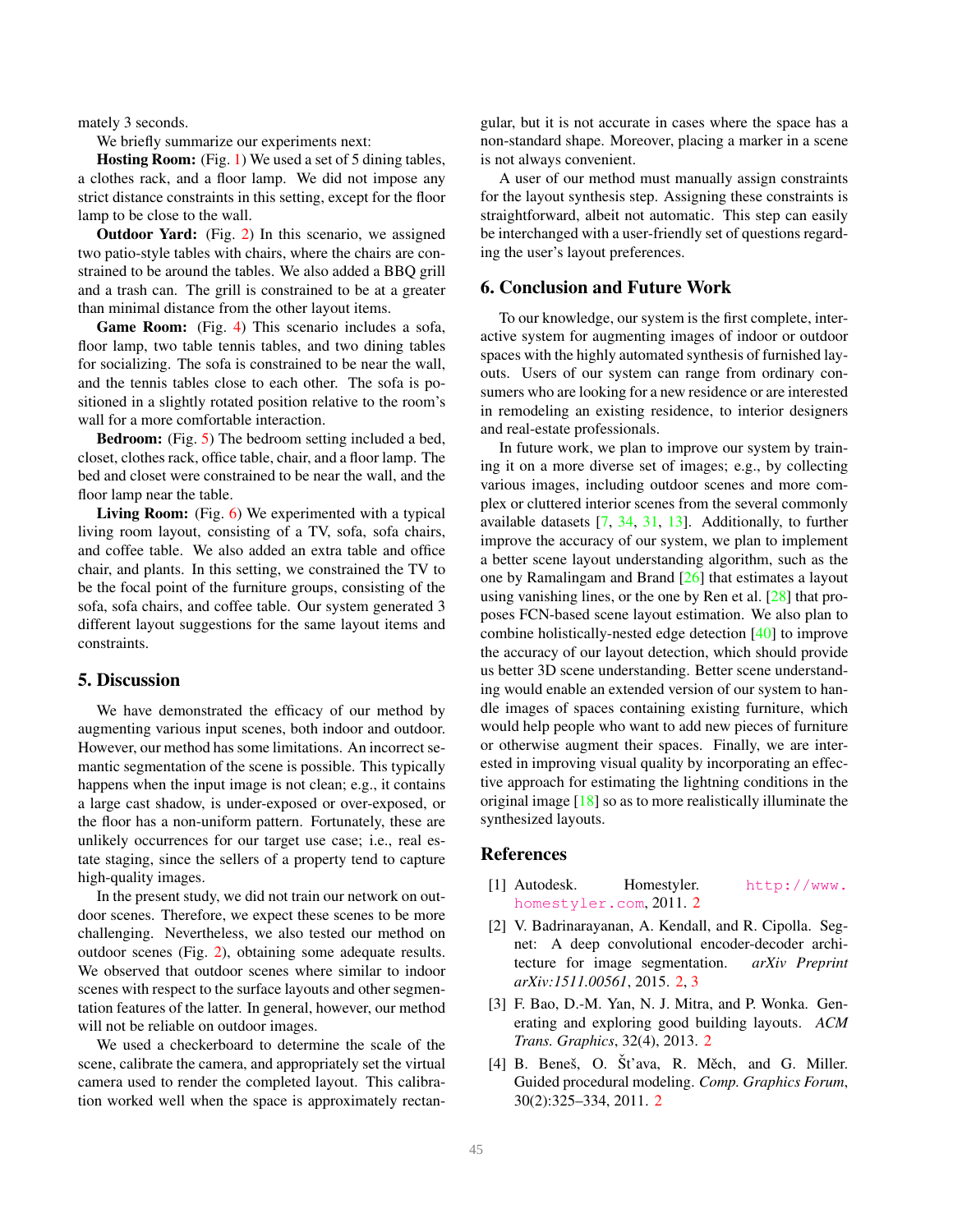<span id="page-5-11"></span>

Figure 5: (a) A vacant bedroom. (b) Intermediate layout. (c) Synthesized bedroom.

<span id="page-5-12"></span>

Figure 6: Living Room. Our method provides different layout suggestions (a)–(c) for the same collection of furniture items and layout constraints.

- <span id="page-5-9"></span>[5] L.-C. Chen, G. Papandreou, I. Kokkinos, K. Murphy, and A. L. Yuille. Deeplab: Semantic image segmentation with deep convolutional nets, atrous convolution, and fully connected CRFs. *arXiv Preprint arXiv:1606.00915*, 2016. [2](#page-1-1)
- <span id="page-5-6"></span>[6] W. Choi, Y.-W. Chao, C. Pantofaru, and S. Savarese. Indoor scene understanding with geometric and semantic contexts. *Int. J. Comp. Vis. (IJCV)*, pages 204– 220, 2015. [2](#page-1-1)
- <span id="page-5-13"></span>[7] M. Everingham, S. A. Eslami, L. Van Gool, C. K. Williams, J. Winn, and A. Zisserman. The Pascal visual object classes challenge: A retrospective. *Int. J. Comp. Vis. (IJCV)*, 111(1):98–136, 2015. [5](#page-4-6)
- <span id="page-5-3"></span>[8] A. Gupta, M. Hebert, T. Kanade, and D. M. Blei. Estimating spatial layout of rooms using volumetric reasoning about objects and surfaces. In *Adv. Neural Info. Proc. Sys. (NIPS)*, pages 1288–1296, 2010. [2](#page-1-1)
- <span id="page-5-0"></span>[9] M. Harada, A. Witkin, and D. Baraff. Interactive physically-based manipulation of discrete/continuous models. In *ACM Trans. Graphics*, 1995. [2](#page-1-1)
- <span id="page-5-2"></span>[10] V. Hedau, D. Hoiem, and D. Forsyth. Recovering the spatial layout of cluttered rooms. In *Proc. Int. Conf. on Comp. Vis. (ICCV)*, 2009. [2](#page-1-1)
- <span id="page-5-8"></span>[11] H. Izadinia, Q. Shan, and S. M. Seitz. IM2CAD. In *IEEE Conf. Comp. Vis. Pat. Rec. (CVPR)*, 2017. [2](#page-1-1)
- <span id="page-5-10"></span>[12] Y. Jia, E. Shelhamer, J. Donahue, S. Karayev, J. Long, R. Girshick, S. Guadarrama, and T. Darrell. Caffe: Convolutional architecture for fast feature embedding. In *Proc. ACM Int. Conf. Multimedia*, pages 675–678, 2014. [4](#page-3-3)
- <span id="page-5-1"></span>[13] C. Jiang, Y. Zhu, S. Qi, S. Huang, J. Lin, X. Guo, L.-F. Yu, D. Terzopoulos, and S.-C. Zhu. Configurable, Photorealistic Image Rendering and Ground Truth Synthesis by Sampling Stochastic Grammars Representing Indoor Scenes. *arXiv Preprint arXiv:1704.00112*, 2017. [2,](#page-1-1) [5](#page-4-6)
- <span id="page-5-7"></span>[14] Y. Jiang, H. S. Koppula, and A. Saxena. Modeling 3D environments through hidden human context. *IEEE Trans. Pattern Analysis and Machine Intelligence*, pages 2040–2053, 2016. [2](#page-1-1)
- <span id="page-5-4"></span>[15] Y. Jiang, M. Lim, and A. Saxena. Learning object arrangements in 3D scenes using human context. In *Proc. Int. Conf. on Machine Learning*, USA, 2012. [2](#page-1-1)
- <span id="page-5-5"></span>[16] Y. Jiang, M. Lim, C. Zheng, and A. Saxena. Learning to place new objects in a scene. *Int. J. Robotics Research*, 31(9):1021–1043, 2012. [2](#page-1-1)